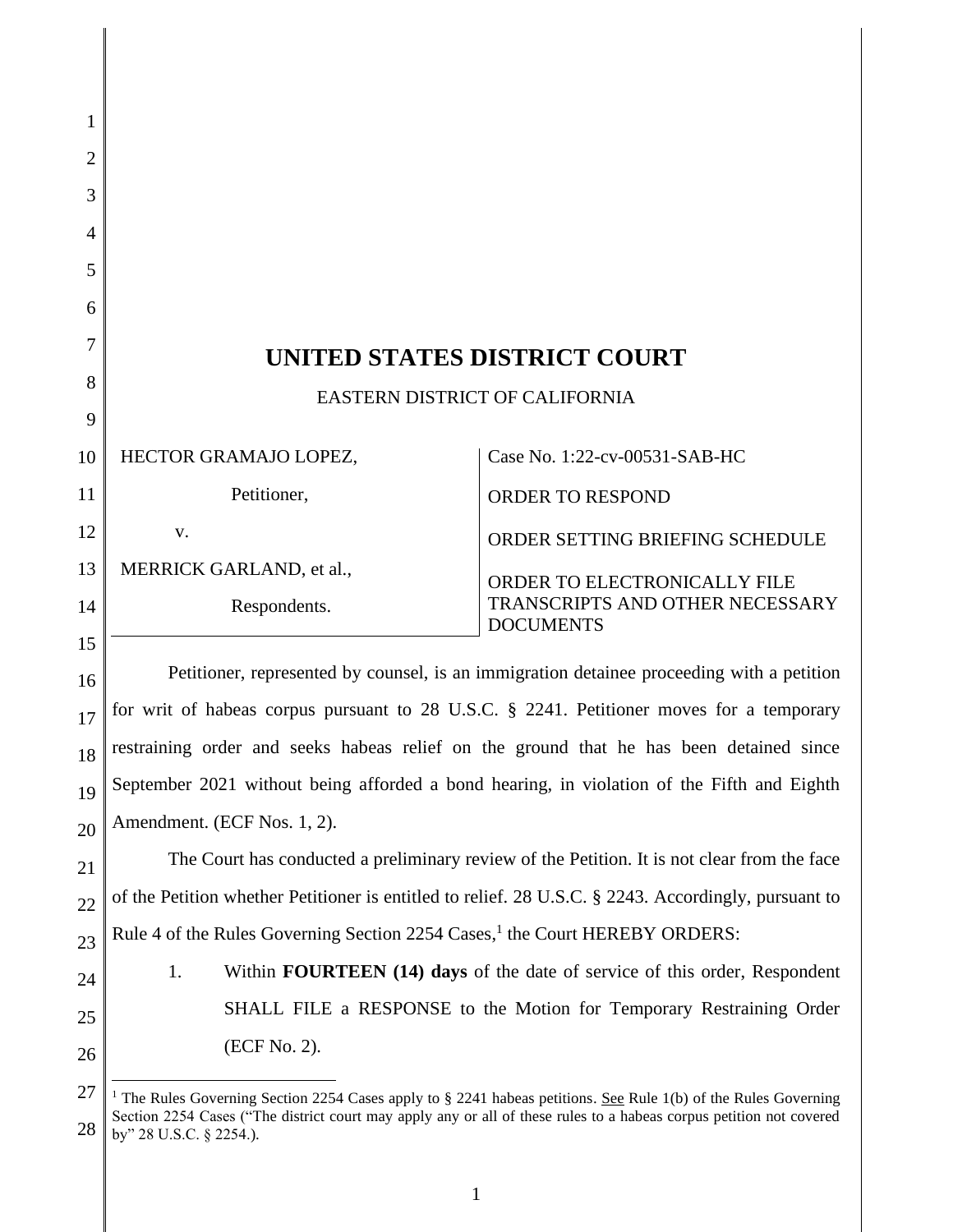| 1              | 2.               | Petitioner MAY FILE a Reply to the Response within <b>SEVEN</b> (7) days after the  |
|----------------|------------------|-------------------------------------------------------------------------------------|
| 2              |                  | Response to the Motion for Temporary Restraining Order is served. Thereafter,       |
| 3              |                  | the Court will set a hearing if necessary.                                          |
| $\overline{4}$ | 3.               | Within SIXTY (60) days of the date of service of this order, Respondent SHALL       |
| 5              |                  | FILE a RESPONSE to the Petition. See Rule 4, Rules Governing Section 2254           |
| 6              |                  | Cases; Cluchette v. Rushen, 770 F.2d 1469, 1473-74 (9th Cir. 1985) (court has       |
| 7              |                  | discretion to fix time for filing a response). A Response can be made by filing one |
| 8              |                  | of the following:                                                                   |
| 9              |                  | AN ANSWER addressing the merits of the Petition. Any argument<br>A.                 |
| 10             |                  | by Respondent that Petitioner has procedurally defaulted a claim SHALL              |
| 11             |                  | BE MADE in the ANSWER, but must also address the merits of the claim                |
| 12             |                  | asserted.                                                                           |
| 13             |                  | <b>B.</b><br>A MOTION TO DISMISS the Petition.                                      |
| 14             | $\overline{4}$ . | Within SIXTY (60) days of the date of service of this order, Respondent SHALL       |
| 15             |                  | FILE any and all transcripts or other documents necessary for the resolution of the |
| 16             |                  | issues presented in the Petition. See Rule $5(c)$ , Rules Governing Section 2254    |
| 17             |                  | Cases. The transcripts or other documents shall only be filed electronically        |
| 18             |                  | and, to the extent practicable, provided in Optical Character Recognition           |
| 19             |                  | ("OCR") format. Respondent shall not file a hard copy of the transcripts or         |
| 20             |                  | other documents unless so ordered by this Court.                                    |
| 21             | 5.               | If Respondent files an Answer to the Petition, Petitioner MAY FILE a Traverse       |
| 22             |                  | within THIRTY (30) days of the date Respondent's Answer is filed with the           |
| 23             |                  | Court. If no Traverse is filed, the Petition and Answer are deemed submitted at     |
| 24             |                  | the expiration of the thirty days.                                                  |
| 25             | 6.               | If Respondent files a Motion to Dismiss, Petitioner SHALL FILE an Opposition        |
| 26             |                  | or Statement of Non-Opposition within <b>TWENTY-ONE</b> (21) days of the date of    |
| 27             |                  | service of Respondent's Motion. Any Reply to an Opposition to the Motion to         |
| 28             |                  | Dismiss SHALL be filed within <b>FOURTEEN</b> (14) days after the Opposition has    |
|                |                  |                                                                                     |

 $\mathbf I$